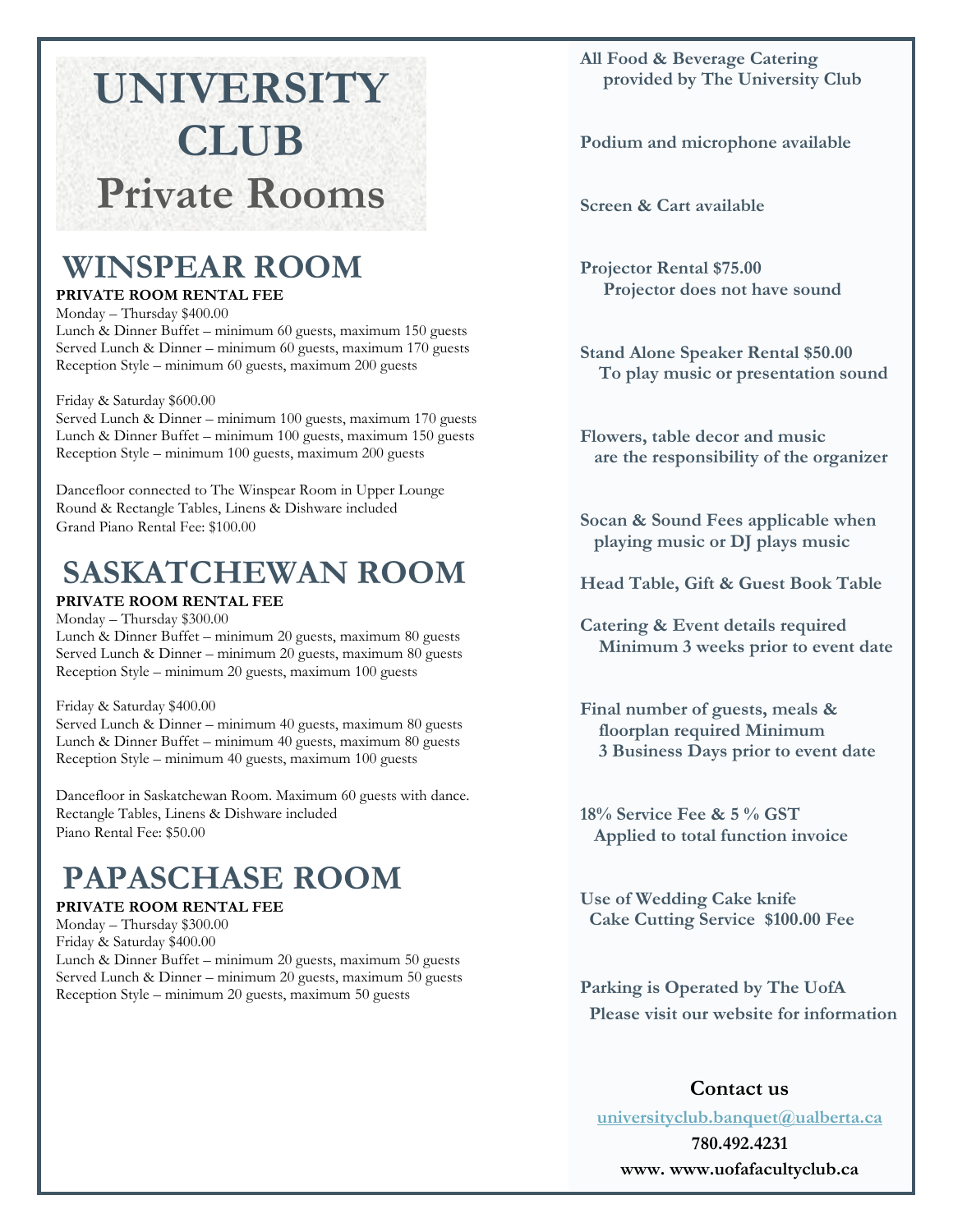# **UNIVERSITY CLUB Brunch Menu**

## **BRUNCH BUFFET**

Available 9:00 am- 2:00 pm Available to groups of 30 or more **\$32.50 per person Danishes, Muffins, Fresh Fruit, Hashbrowns, Scrambled Eggs, Bacon, Sausage Eggs Benedict & Waffles Variety of Cakes & Pies Coffee, Tea & Orange Juice** 

# **CONTINENTAL Coffee Tea & Orange Juice BREAKFAST**

Available 9:00 am- 2:00 pm Available to groups of 20 or more **\$15.00 per person Danishes, Muffins, Fresh Fruit Coffee, Tea & Orange Juice** 

# **SERVED BRUNCH**

Available 9:00 am- 2:00 pm Groups of 20 or more Upgrade to 2 Entrée choices for an additional \$3 per person Build your own one, two or three course served Brunch Menu Entrée price includes Coffee, Tea & Orange Juice

**Please Select One Starter**

**Fresh Fruit Plate \$7** Fresh Seasonal Fruit

**Fresh Garden Salad \$8** served with house made Balsamic Vinaigrette Dressing

**Spinach, Mushroom & Strawberry Salad \$10** topped with Crumbled Goat Cheese and Berry Vinaigrette

#### **Please Select One Brunch Entrée.**

**Chicken & Waffles \$19** Served with warm Maple Syrup **Eggs Benedict \$19** Served with Hashbrowns **Smoked Salmon Eggs Benedict \$20** Served with Hashbrowns **Veggie Eggs Benny \$17** Served with Hashbrowns **Traditional Breakfast \$16** Scrambled Eggs, Bacon, Hashbrowns & Mini Croissant

**Please Choose One Dessert**

**Apple Pie \$10** Crisp Apples in a Flakey Pie Crust **Deep Caramel Pecan Flan \$10** Crunchy Pecans with Caramel Filling **Carrot Cake \$10** topped with Cream Cheese Frosting & Walnuts **Fresh Fruit Plate \$7** Fresh Seasonal Fruit

#### **Please Choose One Children Meal**

**Mini Chicken & Waffles \$9 s**erved with Butter and Syrup **Mini Breakfast \$9** Scrambled Eggs and Bacon

**Pre-ordered menu required at least 3 weeks prior to your function. Final numbers and special dietary dinners are required minimum 3 business days in advance. All menu prices are subject to a 18% Service Charge and 5% GST. All prices are subject to change without notice**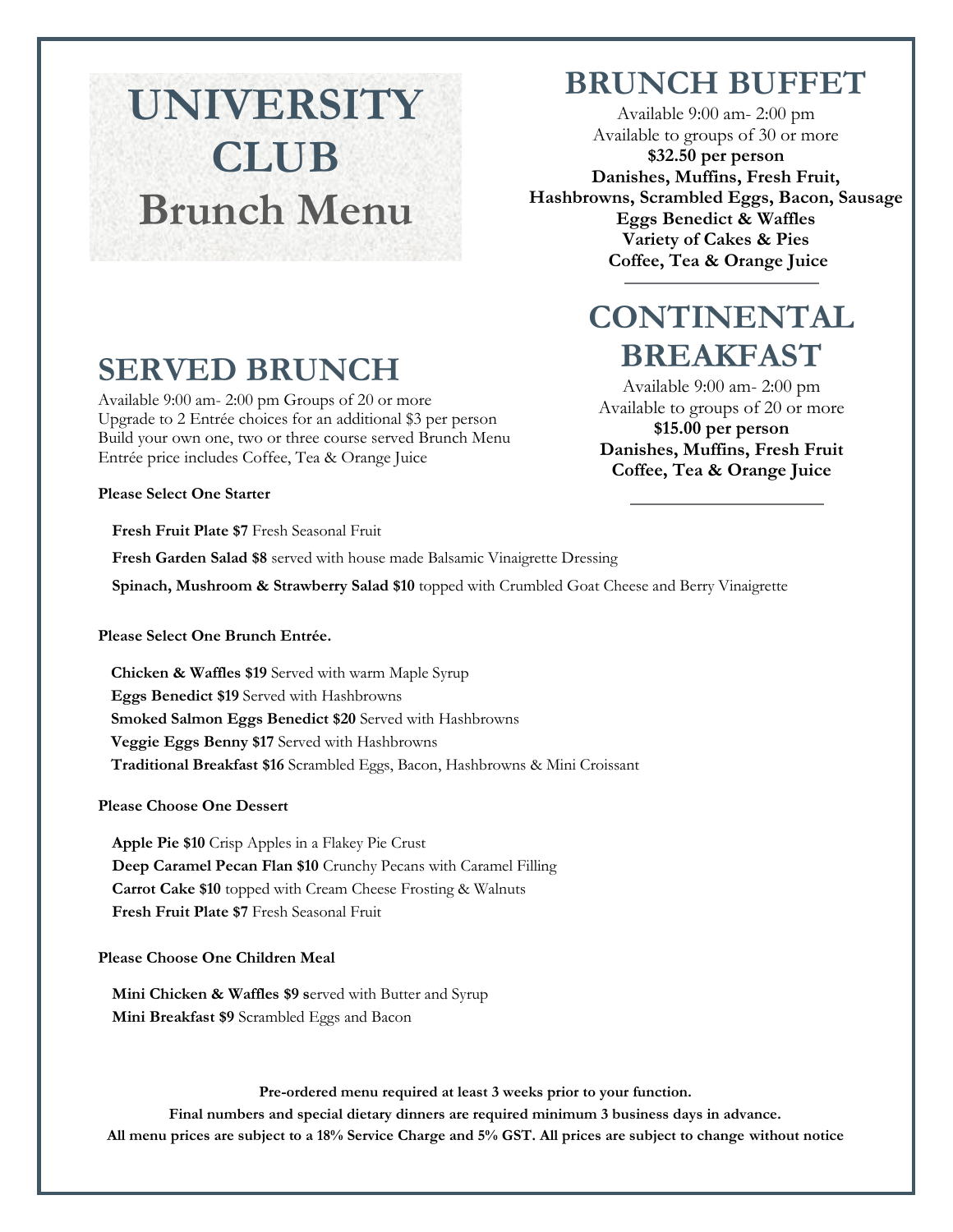# **UNIVERSITY CLUB Lunch Menu**

#### **WINSPEAR ROOM**

**WEE KDAY S GROUPS O F 4 0 MI N IMUM - 1 70 MAXI M UM FRI & SAT GROUPS OF 8 0 MI N I MUM - 1 7 0 MA XI MU M**

\_\_\_\_\_\_\_\_\_\_\_\_\_\_\_\_\_\_\_\_\_\_\_\_\_\_\_\_\_\_\_\_\_\_

### **SASKATCHEWAN ROOM**

**WEEKDAYS GROUPS OF 20 MINIMUM -80 MAXIMUM** FRI & SAT GROUPS OF 40 MINIMUM - 80 MAXIMUM  $\overline{\phantom{a}}$  , and the set of the set of the set of the set of the set of the set of the set of the set of the set of the set of the set of the set of the set of the set of the set of the set of the set of the set of the s

## **SERVED LUNCH**

#### **PAPASCHASE ROOM GROUPS OF 20 MINIMUM -50 MAXIMUM**

**Available 11:00am- 2:00pm Entrée Price includes Salad, Coffee, Tea & Dessert Choose 2 or more main entrée options for a surcharge of \$3.00 per person**

**Salad Please Choose 1 Salad**

**Fresh Garden Salad** served with Balsamic Vinaigrette Dressing **Caesar Salad** topped with Shaved Asiago Cheese **Spinach, Mushroom & Strawberry Salad** topped with Crumbled Goat Cheese and Berry Vinaigrette

**Main Entrée Please choose 1 Entrée**

**Teriyaki Ginger Chicken \$34.00** Breast of Chicken served with Rice & Seasonal Vegetables **Chicken Bruschetta \$34.00** Breast of Chicken served with Chef's Potatoes & Seasonal Vegetables **Chicken & Spinach Lasagna \$34.00** Italian Tomato Sauce and Italian Cheeses served with Garlic Toast **Chicken Pot Pie \$34.00** Savory Chicken and Vegetable Pie in a Flaky Pastry Crust **Salmon Hollandaise \$34.00** Baked Filet of Salmon with Hollandaise Sauce served with Rice & Chef's Vegetables **Beef Stroganoff \$34.00** sautéed Beef, Mushrooms and Onions in a Cream Sauce served over Egg Noodles **Filet Mignon Steak Diane \$50.00** grilled Medium Rare with Herbed Garlic Butter, Wild Mushroom & Red Wine Sauce served with Chef's Potatoes & Seasonal Vegetables

#### **Vegetarian Entrée Please choose 1 Entrée**

**Tuscan Penne \$30.00** Gluten-free Penne with an Italian Vegetable Tomato Basil Sauce. Sprinkled with Parmesan **Bombay Curried Vegetables \$30.00** Served over a bed of Basmati Rice with Two Vegetable Samosas **Vegetarian Stir Fry \$30.00** Teriyaki Sauce, mixed Seasonal Vegetables served on a bed of Rice **Vegetarian Lasagna \$30.00** Italian Tomato Sauce and Italian Cheeses served with Garlic Toast

#### **Dessert Square Please Choose 1 Dessert Square**

**Chocolate Brownie** Rich Chocolate Fudgy Brownie topped with Chocolate Icing **Carrot Cake Square** topped with Cream Cheese Frosting & Walnuts **Butter Tart Square** Flakey Pastry, sweet Buttery Filling with Raisins **Nanaimo Bar** Coconut Graham Crust, Custard and topped with chocolate ganache

#### **Children's Meal Please Choose 1 Children's Meal. Served with Salad & Fresh Fruit**

**Breaded Filet of Chicken \$25.00** served with French Fries & Sweet & Sour Sauce **Macaroni & Cheese \$25.00** served with French Fries

**Pre-ordered menu required at least 3 weeks prior to your function. Please inquire about Children's Meals. Final numbers and special dietary dinners are required minimum 3 business days in advance. All menu prices are subject to a 18% Service Charge and 5% GST. All prices are subject to change without notice.**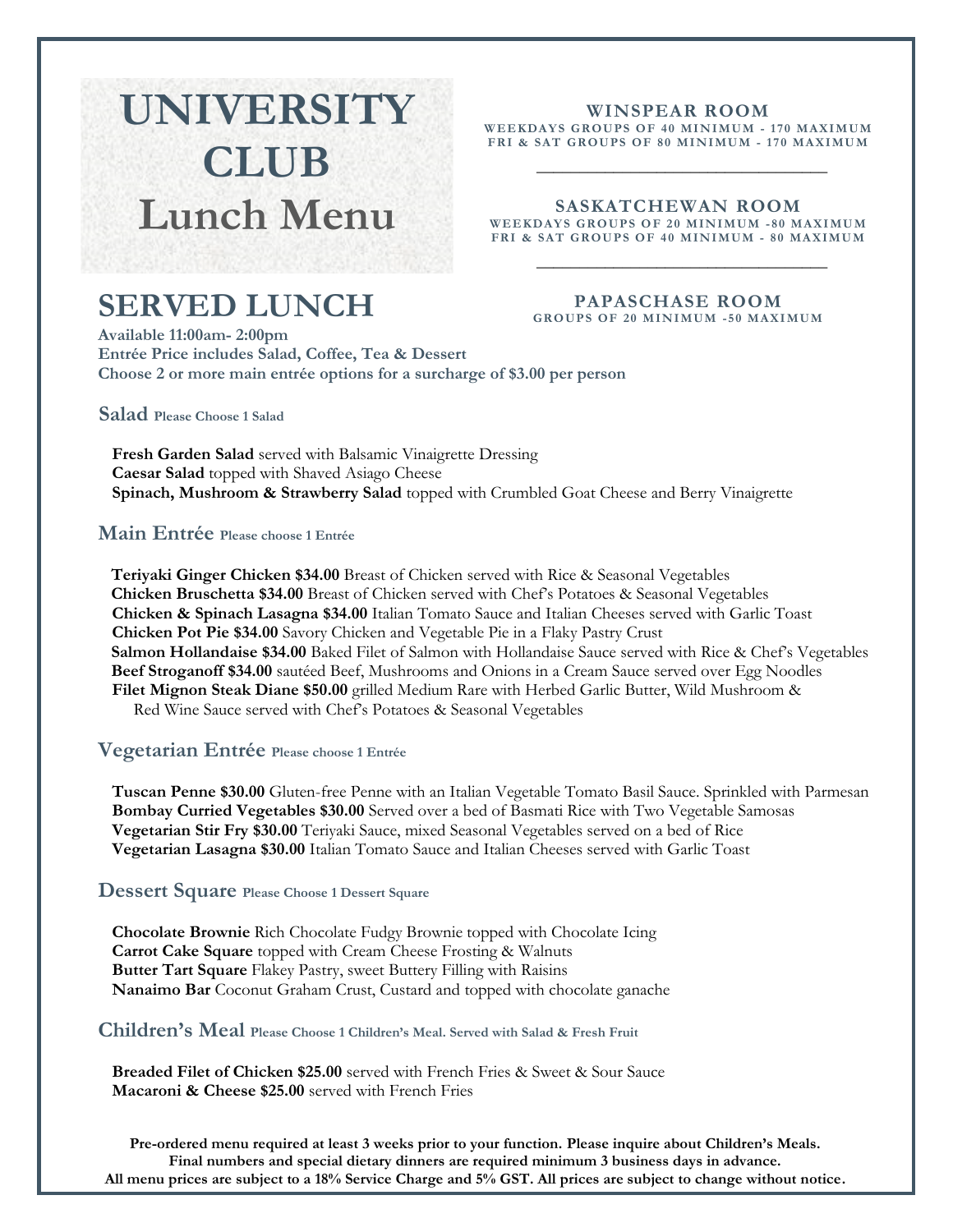# **UNIVERSITY CLUB Lunch Menu**

## **LUNCH BUFFET**

**Available 11:00am- 2:00pm. \$36.00 Per Person** 

Fresh Made Buns & Butter Caesar Salad Garden Salad Coleslaw Chef's Hot Mixed Seasonal Vegetables Variety of Dessert Squares and Fresh Fruit Platter Coffee/Tea

#### **Select 1 Main Entrée**

Chicken with Wild Mushroom Sauce served with Chef's Potatoes Ginger Teriyaki Chicken served with Rice BBQ Chicken served with Chef's Potatoes Butter Chicken served with Rice Chicken & Spinach Lasagna served with Garlic Toast Creamy Dill Salmon served with Rice Salmon topped with Fruit Salsa served with Rice Beef Stroganoff served with Egg Noodles Beef Lasagna served with Garlic Toast Teriyaki Beef Stir Fry served with Rice

**Select 1 Vegetarian Entrée** Teriyaki Stir Fry served with Rice Vegan Tuscan Penne with Gluten Free Pasta served with Garlic Toast

Three Cheese Tortellini with Cream Sauce served with Garlic Toast Vegetarian Lasagna served with Garlic Toast

#### **LUNCH BUFFET ADDITIONS**

Main Entrée \$7.00 per person Vegetarian Entrée \$4.00 per person Carved Prime Rib \$18 per person Pergoies with Sour Cream, Bacon Bits and Onion \$4.00 per person Tomato Salad \$2.00 per person Cabbage Rolls \$4.00 per person Greek Salad \$ 2.00 per person Potato Salad \$2.00 per person Cheese & Cracker Platter \$3.00 per person Variety of Cookies \$1.50 per person

#### **WINSPEAR ROOM**

WEEKDAYS GROUPS OF 60 MINIMUM - 150 MAXIMUM **FRI & SAT GROUPS OF 8 0 MI N I MUM - 1 5 0 MA XI MU M**  $\_$ 

#### **SASKATCHEWAN ROOM**

WEEKDAYS GROUPS OF 20 MINIMUM - 80 MAXIMUM FRI & SAT GROUPS OF 40 MINIMUM - 80 MAXIMUM \_\_\_\_\_\_\_\_\_\_\_\_\_\_\_\_\_\_\_\_\_\_\_\_\_\_\_\_\_\_\_\_\_\_

#### **PAPASCHASE ROOM**

**GROUPS OF 20 MINIMUM - 50 MAXIMUM** 

## **SOUP & SANDWICH BUFFET**

 **Available 11:00am- 2:00pm. \$27.00 Per Person** 

Variety of House Made Sandwiches Variety of Dessert Squares Coffee & Tea

**Select 1 Soup**  Chicken Rice Cream of Broccoli Cream of Mushroom Minestrone Beef Barley Tomato Bisque

#### **ADDITIONS**

Variety of Cookies \$1.50 per person Soup \$6.00 per person Caesar Salad \$2.00 per person Garden Salad \$2.00 per person Greek Salad \$2.00 per person Fresh Vegetable Platter \$3.00 per person Cheese & Cracker Platter \$3.00 per person

**Pre-ordered menu required at least 3 weeks prior to your function. Final numbers and special dietary dinners are required minimum 3 business days in advance. All menu prices are subject to a 18% Service Charge and 5% GST. All prices are subject to change without notice.**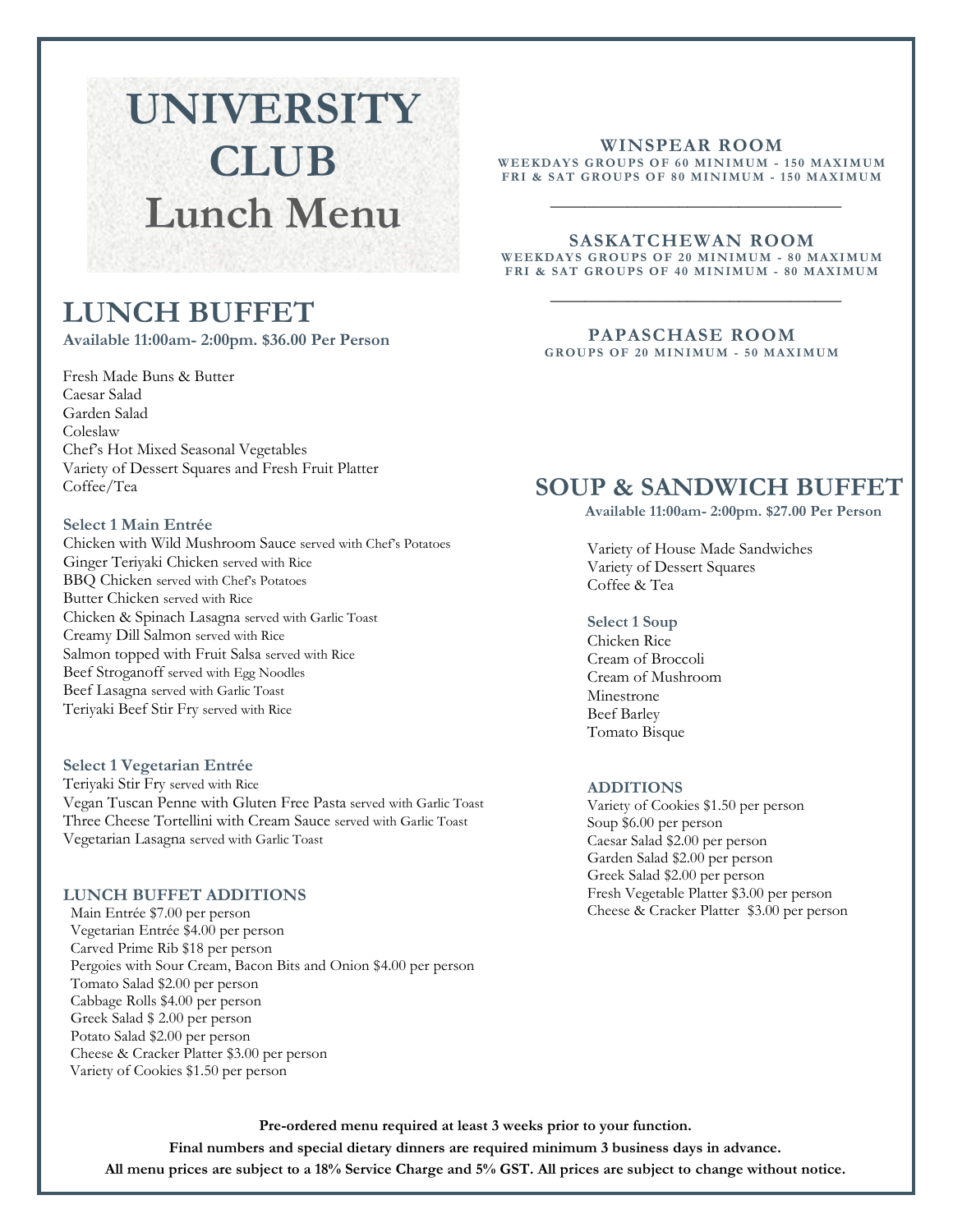# **UNIVERSITY CLUB Reception Menu**

#### **Available 11:00am- 7:00pm. Minimum \$19.95Per Person**

### **PLATTERS**

**Cheese Tray** Variety of Cheeses with selection of Crackers 20 **Finger Sandwiches** Variety Including Vegetarians **215 Fresh Vegetable** Assorted Vegetables with Ranch Dip 20 **Fruit Platter** Fresh Seasonal Fruit **2000-100-260 percent 2000 Dessert Pastries** Variety of Dessert Squares **2000 2000 2000 9000 900 900 percent 200 Cookies** Variety of Fresh Baked Cookies **2000-100-250 percent** 

## **PACKAGES**

**Essential Package \$19.95 per person Approximately 6 pieces per person** 

**Choose 2 of the following options :** Breaded Fried Pickle Spears Jalapeno Poppers, stuffed with Cream Cheese Grilled Vegetable Kabobs Bourbon Cocktail Meatballs

**Choose 3 of the following options :** Vegetable Spring Rolls Breaded Chicken Filet, Sweet & Sour Sauce Spicy Breaded Wings Mushroom Caps with Feta Cheese & Spinach Curried Vegetable Samosas, Yoghurt Dressing

**Choose 1 of the following options :** Asparagus Wrapped in Prosciutto Breaded Fried Shrimp Smoked Salmon Wrap, Spinach & Cream

Cheese **HOT & COLD BEVERAGES**  Variety of Canned Pop \$3.00 Each Variety of Bottled Juice \$4.00 Each Jugs of Juice \$20.00/60oz Jug Bottled Water \$3.00 Each ½ Order Fruit Punch 100 7.oz Glasses \$100 1 Order Fruit Punch 200 7.oz Glasses \$200 Coffee or Tea 10 cups per pot \$20

**Deluxe Package \$26.95 per person Approximately 9 pieces per person** 

**Choose 3 of the following options :**

Breaded Fried Pickle Spears Mini Quiche Lorraine Bites Devilled Eggs Jalapeno Poppers, stuffed with Cream Cheese Grilled Vegetable Kabobs Bourbon Cocktail Meatballs Bruschetta with Garlic Toast

**Choose 3 of the following options :** Vegetable Spring Rolls Breaded Chicken Filet, Sweet & Sour Sauce Spicy Breaded Wings Mushroom Caps with Feta Cheese & Spinach Curried Vegetable Samosas,Yoghurt Dressing Pan Fried Shrimp Dumplings

**Choose 2 of the following options :** Asparagus Wrapped in Prosciutto Breaded Fried Shrimp Smoked Salmon Wrap, Spinach & Cream Cheese

#### **WINSPEAR ROOM**

WEEKDAYS GROUPS OF 50 MINIMUM - 200 MAXIMUM **FRI & SAT GROUPS OF 8 0 MI N I MUM - 20 0 MAXI MU M** \_\_\_\_\_\_\_\_\_\_\_\_\_\_\_\_\_\_\_\_\_\_\_\_\_\_\_\_\_\_\_\_\_\_

#### **SASKATCHEWAN ROOM**  WEEKDAYS GROUPS OF 20 MINIMUM - 100 MAXIMUM **FRI & SAT GROUPS OF 4 0 MI N I MUM - 1 0 0 MA XI MU M**

\_\_\_\_\_\_\_\_\_\_\_\_\_\_\_\_\_\_\_\_\_\_\_\_\_\_\_\_\_\_\_\_\_\_

#### **PAPASCHASE ROOM GROUPS OF 20 MINIMUM - 60 MAXIMUM**

| 0-25 people \$175 | 40-50 people \$350 | 90-100 people \$700 |  |
|-------------------|--------------------|---------------------|--|
| 0-25 people \$215 | 40-50 people \$425 | 90-100 people \$850 |  |
| 0-25 people \$150 | 40-50 people \$300 | 90-100 people \$600 |  |
| 0-25 people \$150 | 40-50 people \$300 | 90-100 people \$600 |  |
| 0-25 people \$100 | 40-50 people \$200 | 90-100 people \$400 |  |
| 0-25 people \$50  | 40-50 people \$100 | 90-100 people \$200 |  |
|                   |                    |                     |  |

#### **Elegant Package \$39.95 per person Approximately 12 pieces per person**

**Choose 4 of the following options :**

Breaded Fried Pickle Spears Mini Quiche Lorraine Bites Devilled Eggs Jalapeno Poppers, stuffed with Cream Cheese Grilled Vegetable Kabobs Bourbon Cocktail Meatballs Bruschetta with Garlic Toast

**Choose 4 of the following options :**

Vegetable Spring Rolls Breaded Chicken Filet, Sweet & Sour Sauce Spicy Breaded Wings Mushroom Caps with Feta Cheese & Spinach Curried Vegetable Samosas, Yoghurt Dressing Spanokopita

**Choose 3 of the following options :** Asparagus Wrapped in Prosciutto Breaded Fried Shrimp Smoked Salmon Wrap, Spinach & Cream Cheese Pan Fried Shrimp Dumplings

brdered menu required at least 3 weeks prior to your function. **Final numbers and special dietary dinners are required minimum 3 business days in advance. All menu prices are subject to a 18% Service Charge and 5% GST. All prices are subject to change without notice.**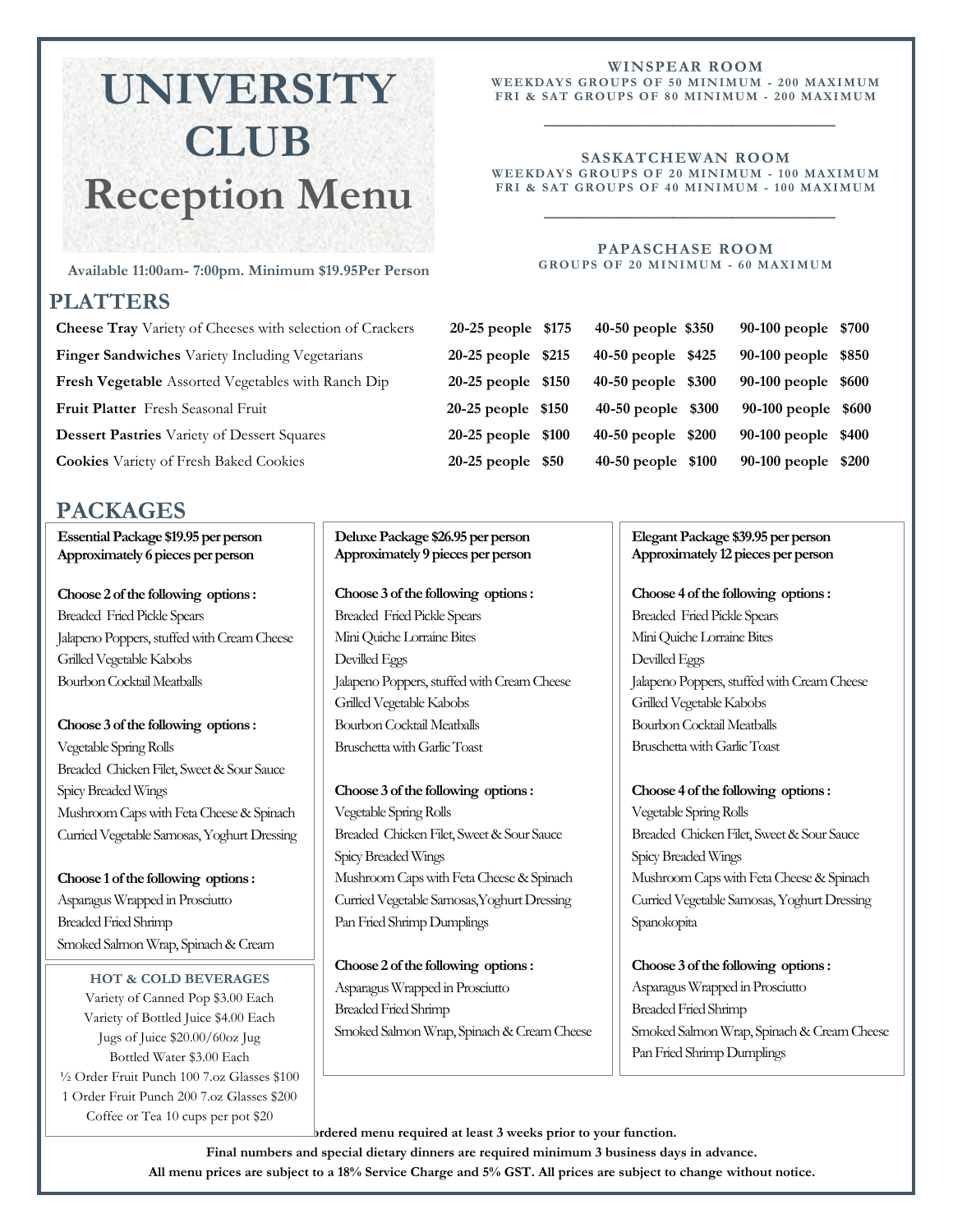# **UNIVERSITY CLUB Dinner Menu**

### **WINSPEAR ROOM**

**WEE KDAY S GROUPS O F 6 0 MI N IMUM - 1 70 MAXI M UM FRI & SAT GROUPS OF 8 0 MI N I MUM - 1 7 0 MA XI MU M**

\_\_\_\_\_\_\_\_\_\_\_\_\_\_\_\_\_\_\_\_\_\_\_\_\_\_\_\_\_\_\_\_\_\_

#### **SASKATCHEWAN ROOM**

WEEKDAYS GROUPS OF 20 MINIMUM -80 MAXIMUM FRI & SAT GROUPS OF 40 MINIMUM - 80 MAXIMUM \_\_\_\_\_\_\_\_\_\_\_\_\_\_\_\_\_\_\_\_\_\_\_\_\_\_\_\_\_\_\_\_\_\_

## **SERVED DINNER**

#### **PAPASCHASE ROOM GROUPS OF 20 MINIMUM - 50 MAXIMUM**

**Available 4:30pm - 7:00pm Entrée Price includes Salad, Coffee, Tea & Dessert Choose a 2nd main entrée options for a surcharge of \$3.00 per person**

#### **Salad Please Choose 1 Salad**

**Fresh Garden Salad** served with Balsamic Vinaigrette Dressing **Caesar Salad** topped with Shaved Asiago Cheese **Traditional Greek Salad** topped with Feta Cheese & Greek Dressing **Spinach, Mushroom & Strawberry Salad** topped with Crumbled Goat Cheese and Berry Vinaigrette

#### **Main Entrée Please choose 1 Entrée**

#### **All Main Course Entrées include Chef's Choice Potato, Fresh Seasonal Vegetables & Fresh Baked Dinner Rolls**

**Chicken Riviera \$47.00** Pan-Fried Breast of Chicken dipped in a light egg wash, topped with a Wild Mushroom Sauce **Teriyaki Ginger Chicken \$47.00** Breast of Chicken topped with a Teriyaki Ginger Sauce **Chicken Bruschetta \$47.00** Breast of Chicken topped with Bruschetta **Chicken Parmesan \$47.00** Lightly Breaded Breast of Chicken topped with Tomato Sauce & Italian Cheeses **Salmon Hollandaise \$47.00** Baked Filet of Salmon with Hollandaise Sauce **Salmon Fruit Salsa \$47.00** Baked Filet of Salmon topped with Fresh Fruit Salsa **Roast Pork Loin \$47.00** served with a Peppercorn Sauce **Pork Schnitzel \$47.00** Lightly Breaded Pork Cutlet topped with a Wild Mushroom Sauce **Prime Rib of Beef \$60.00** served Medium with Sauce Au Jus & Yorkshire Pudding **Filet Mignon Steak Diane \$70.00** grilled Medium Rare with Herbed Garlic Butter, Wild Mushroom & Red Wine Sauce

#### **Vegetarian Entrée Please choose 1 Entrée**

**Tuscan Penne \$40.00** Gluten-free Penne with an Italian Vegetable Tomato Basil Sauce. Sprinkled with Parmesan **Bombay Curried Vegetables \$40.00** Served over a bed of Basmati Rice with Two Vegetable Samosas **Vegetarian Stir Fry \$40.00** Teriyaki Sauce, mixed Seasonal Vegetables served on a bed of Rice **Vegetarian Lasagna \$40.00** Italian Tomato Sauce and Italian Cheeses served with Garlic Toast

#### **Dessert Please Choose 1 Dessert**

**Oreo Cookies & Cream Torte** with Milk Chocolate Ganache and Cookie Mousse **Chocolate Cake** with Rich Chocolate Icing **Tiramisu** Italian layered cake with Kahlua Sauce **Deep Caramel Pecan Flan** Crunchy Pecans with Caramel Filling **Carrot Cake** topped with Cream Cheese Frosting & Walnuts **Fruit Plate** fresh Seasonal Fruit

## **Children's Meal Please Choose 1 Children's Meal. Served with Salad & Fresh Fruit**

**Breaded Filet of Chicken \$25.00** served with French Fries & Sweet & Sour Sauce **Macaroni & Cheese \$25.00** served with French Fries

**Pre-ordered menu required at least 3 weeks prior to your function. Final numbers and special dietary dinners are required minimum 3 business days in advance. All menu prices are subject to a 18% Service Charge and 5% GST. All prices are subject to change without notice.**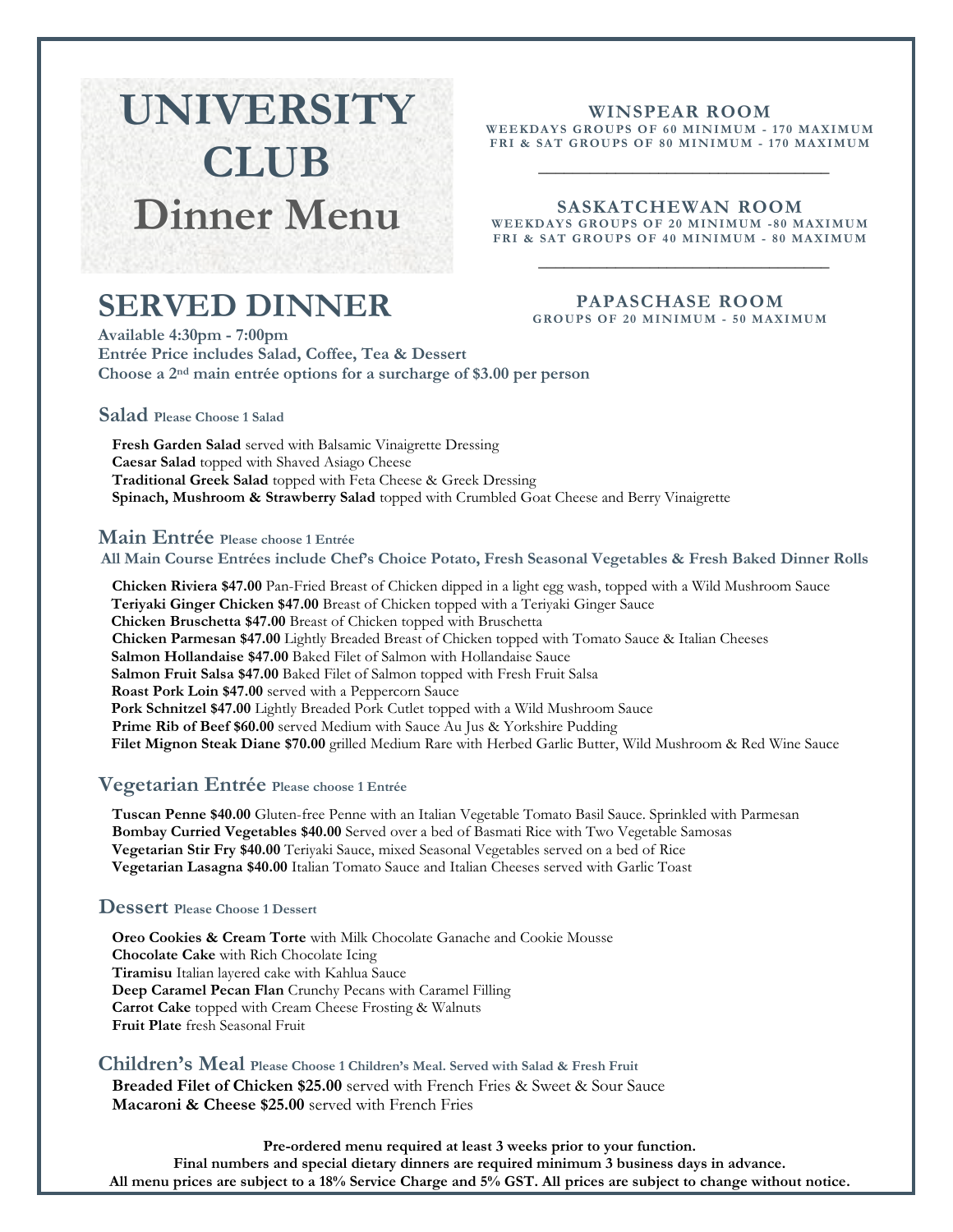# **UNIVERSITY CLUB Dinner Menu**

## **DINNER BUFFET**

**Available 4:30pm- 7:00pm. \$53.00 Per Person** 

Fresh Made Buns & Butter Caesar Salad Garden Salad Coleslaw Chef's Hot Mixed Seasonal Vegetables Chef's Potatoes or Rice Variety of Dessert Cakes & Pies Fresh Fruit Platter Cheese & Cracker Platter Coffee/Tea

### **SELECT 2 ENTRÉE DISHES**

Chicken Bruschetta Chicken Parmesan Chicken with Wild Mushroom Sauce Creamy Dill Salmon Salmon Hollandaise Salmon with Fruit Salsa Teriyaki Glazed Salmon Beef Lasagna served with Garlic Toast Beef Teriyaki Stir Fry served with Rice Beef Stroganoff served with Egg Noodles Pork Loin with Apple Sauce Vegetarian Teriyaki Stir Fry served with Rice Vegan Tuscan Penne with Gluten Free Pasta served with Garlic Toast Three Cheese Tortellini with Cream Sauce served with Garlic Toast Vegetarian Lasagna served with Garlic Toast

#### **BUFFET ADDITIONS**

Additional Entrée \$7.00 per person Carved Prime Rib \$18 per person Perogies with Sour Cream, Bacon Bits and Onion \$4.00 per person Cabbage Rolls \$4.00 per person Greek Salad \$ 2.00 per person Tomato Salad \$2.00 per person

**Pre-ordered menu required at least 3 weeks prior to your function.** 

**Final numbers and special dietary dinners are required minimum 3 business days in advance.**

**All menu prices are subject to a 18% Service Charge and 5% GST. All prices are subject to change without notice.**

#### **WINSPEAR ROOM**

WEEKDAYS GROUPS OF 60 MINIMUM - 150 MAXIMUM **FRI & SAT GROUPS OF 8 0 MI N I MUM - 1 5 0 MA XI MU M**

\_\_\_\_\_\_\_\_\_\_\_\_\_\_\_\_\_\_\_\_\_\_\_\_\_\_\_\_\_\_\_\_\_\_

#### **SASKATCHEWAN ROOM**

WEEKDAYS GROUPS OF 20 MINIMUM - 80 MAXIMUM FRI & SAT GROUPS OF 40 MINIMUM - 80 MAXIMUM \_\_\_\_\_\_\_\_\_\_\_\_\_\_\_\_\_\_\_\_\_\_\_\_\_\_\_\_\_\_\_\_\_\_

#### **PAPASCHASE ROOM**

GROUPS OF 20 MINIMUM - 50 MAXIMUM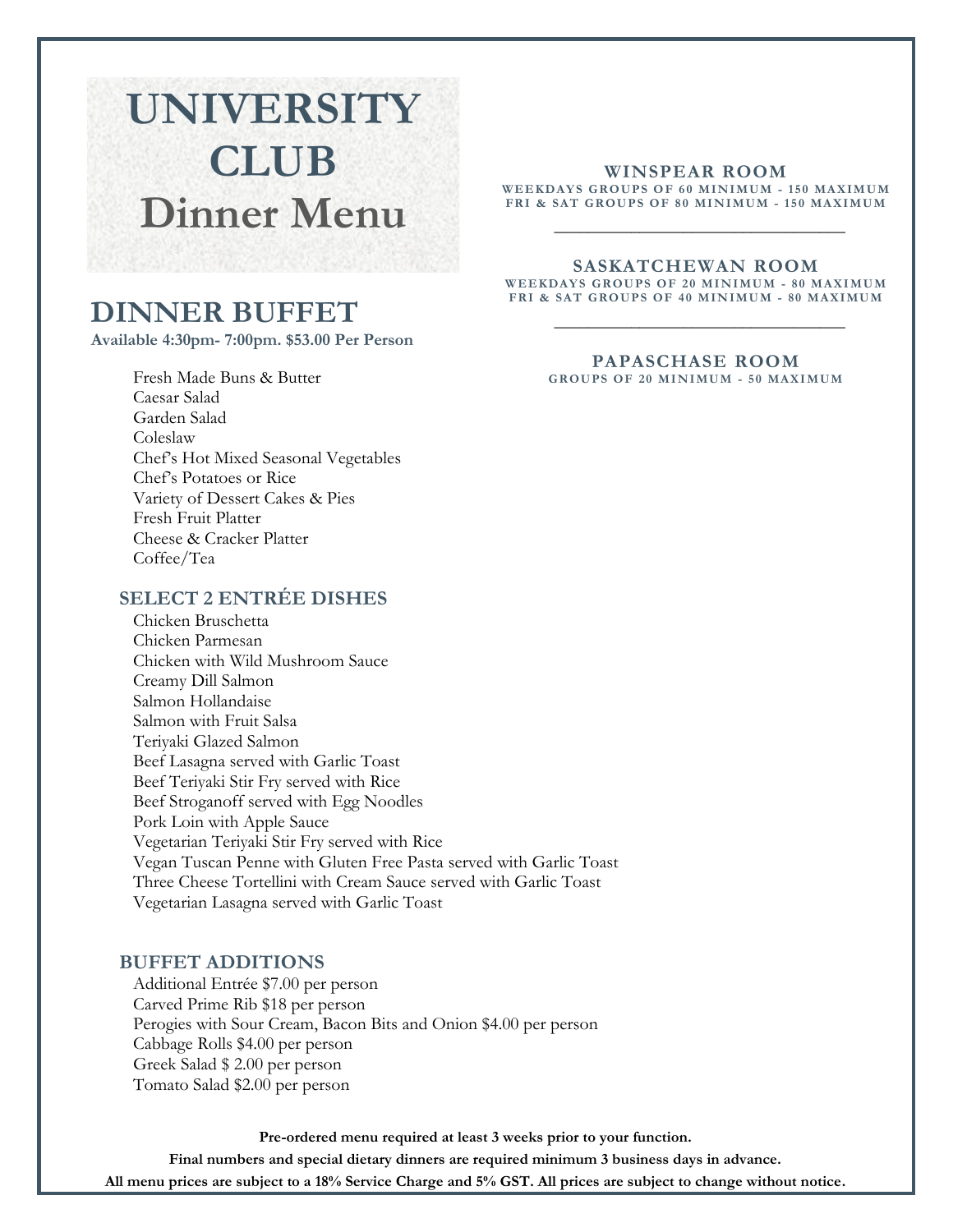# **UNIVERSITY CLUB BBQ Menu**

 **Available 11:30am- 7:30pm. May – September Saskatchewan Room Only** 

### **FORMAL BBQ**

**Entrée Price includes Salad, Sides, Coffee, Tea & Dessert** 

#### **Sides are served Buffet style**

Garden Salad Caesar Salad Baked Beans Chef's Potatoes Chef's Hot Mixed Seasonal Vegetable Variety of Desserts Coffee/Tea

**Select 1 Entrée Entrées are served off the Grill Choose a 2nd entrée option for a surcharge of \$3.00 per person**

Breast of Chicken \$42.00 Filet of Salmon \$45.00 New York Sirloin Steak \$47.00 Filet Mignon \$52.00 2 Seasonal Vegetable Kabobs \$20.00

#### **ADDITIONS**

Tomato Salad \$2.00 per person Greek Salad \$ 2.00 per person Potato Salad \$2.00 per person Coleslaw \$2.00 per person Cheese & Cracker Platter \$3.00 per person Fresh Vegetable Platter \$3.00 per person Fresh Fruit Platter \$3.00 per person Variety of Cookies \$1.50 per person

#### **SASKATCHEWAN ROOM**  WEEKDAYS GROUPS OF 20 MINIMUM - 80 MAXIMUM FRI & SAT GROUPS OF 40 MINIMUM - 80 MAXIMUM

 $\_$ 

\_\_\_\_\_\_\_\_\_\_\_\_\_\_\_\_\_\_\_\_\_\_\_\_\_\_\_\_\_\_\_\_\_\_

### **INFORMAL BBQ**

**\$28.00 per person includes Sides, Coffee & Tea**

#### **Sides are served Buffet style**

Potato Salad Coleslaw French Fries Coffee/Tea

**Select 1 Entrée Entrées are served off the Grill Choose a 2nd entrée option for a surcharge of \$3.00 per person**

Cheeseburger Hamburger Veggie Burger Chicken Burger Bison Burger – additional \$1.50 per person

#### **ADDITIONS**

Tomato Salad \$2.00 per person Garden Salad \$2.00 per person Greek Salad \$ 2.00 per person Baked Beans \$4.00 Cheese & Cracker Platter \$3.00 per person Fresh Vegetable Platter \$3.00 per person Fresh Fruit Platter \$3.00 per person Variety of Cookies \$1.50 per person Variety of Desserts \$5.00 per person

**Pre-ordered menu required at least 3 weeks prior to your function. Final numbers and special dietary dinners are required minimum 3 business days in advance. All menu prices are subject to a 18% Service Charge and 5% GST. All prices are subject to change without notice.**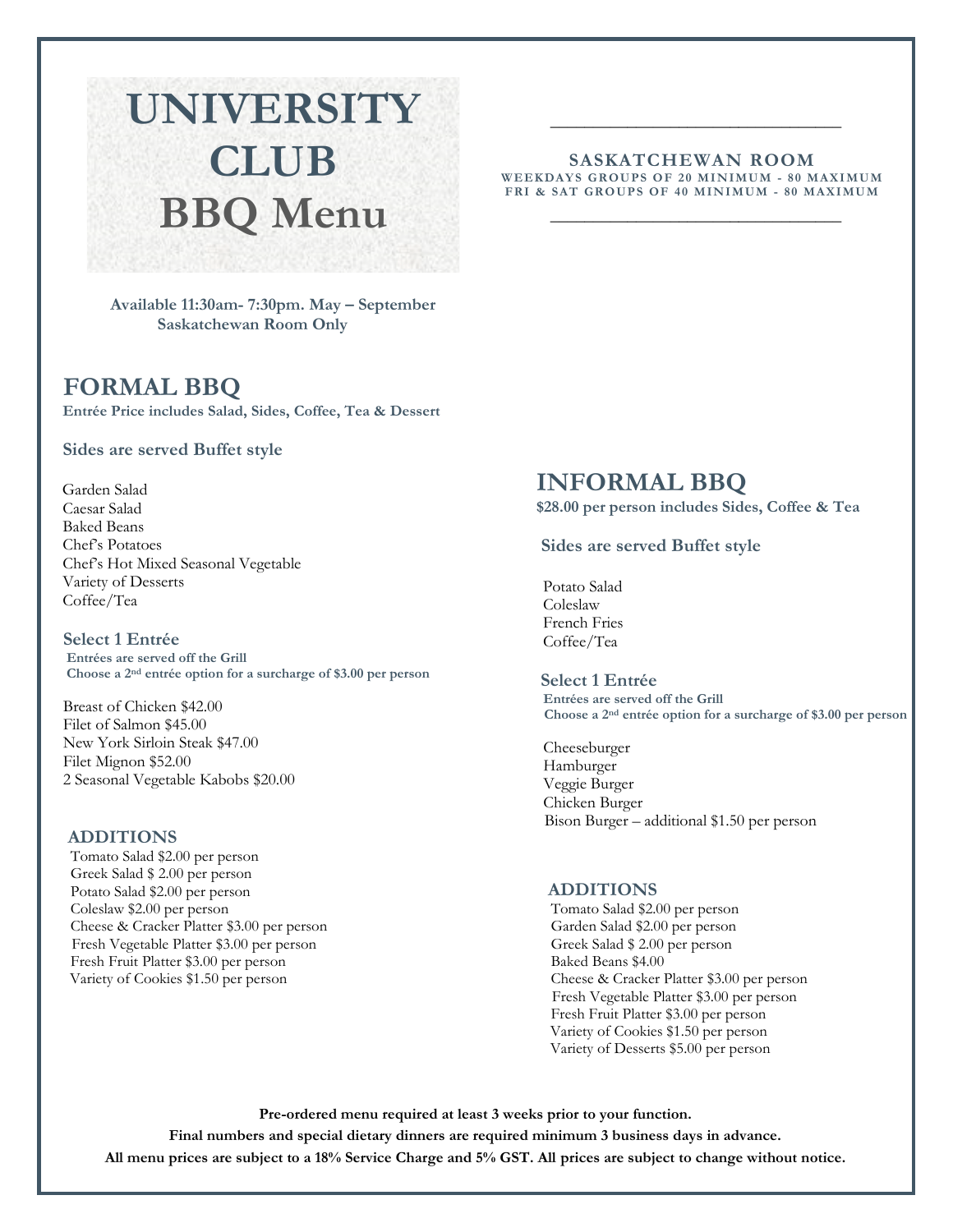# **UNIVERSITY CLUB Wine Menu**

### **White House Wines \$38**

Amalaya Torrentes-Riesling (Argentina) Spinelli Pinot Grigio (Italy) Catenga Organic Sauvignon Blanc (Spain) Honoro Vera Blanco Verdejo (Spain) Cotes du Roses (Spain)

### **Red House Wines \$38**

Amalaya Malbec (Argentina) Spinelli D'Abruzzo (Italy) Bleasdale Shiraz/Cab/Malbec Blend (Australia) Catenga Organic Tempranillo (Spain) Honoro Vera Rioja (Spain)

### **Red Wines**

| Canada                           |       |
|----------------------------------|-------|
| Gehringer Brothers Pinot Noir    | \$50  |
| Italy                            |       |
| Chianti Classico Riserva DOCG    | \$65  |
| Tommasi Rafael Valpolicella      | \$65  |
| Stroppiana Leoardo Barolo        | \$80  |
| Tommasi Amarone                  | \$90  |
| <b>United States</b>             |       |
| Wente Sandstone Merlot           | \$50  |
| Substance Cabernet Sauvignon     | \$60  |
| The Prisoner                     | \$120 |
| Stag's Leap Artemis Cabernet     | \$130 |
| Argentina                        |       |
| Kaiken Ultra Malbec              | \$50  |
| Zolo Reserve Malbec              | \$65  |
| Australia                        |       |
| Wirra Wirra Catapult Shiraz      | \$50  |
| France                           |       |
| Louis Jadot Beaujolais Village   | \$55  |
| Louis Jadot Bourgogne Pinot Noir | \$60  |
| Chateauneuf-du-Pape              | \$ 95 |
| Spain                            |       |
| Finca Monica Rioja Crianza       | \$45  |
| Juan Gil Silver Label Monastrell | \$60  |

 **White Wines**

| Canada                                 |       |
|----------------------------------------|-------|
| Gehringer Brothers Riesling            | \$50  |
| Italy                                  |       |
| Tommasi Le Fornaci Lugana              | \$50  |
| <b>United States</b>                   |       |
| Wente Louis Mel Sauvignon Blanc        | \$50  |
| Stag's Leap Aveta Sauvignon Blanc      | \$65  |
| France                                 |       |
| Louis Jadot Bourgogne Chardonnay       | \$50  |
| Sparkling                              |       |
| Chic Barcelona Brut                    | \$40  |
| Prosecco Valdo                         | \$40  |
| Undurraga Sparkling Rose Royal         | \$50  |
| Champagne                              |       |
| Pere Ventura Vintage Rose Gran Reserva | \$90  |
| Moet Dom Perignon                      | \$280 |